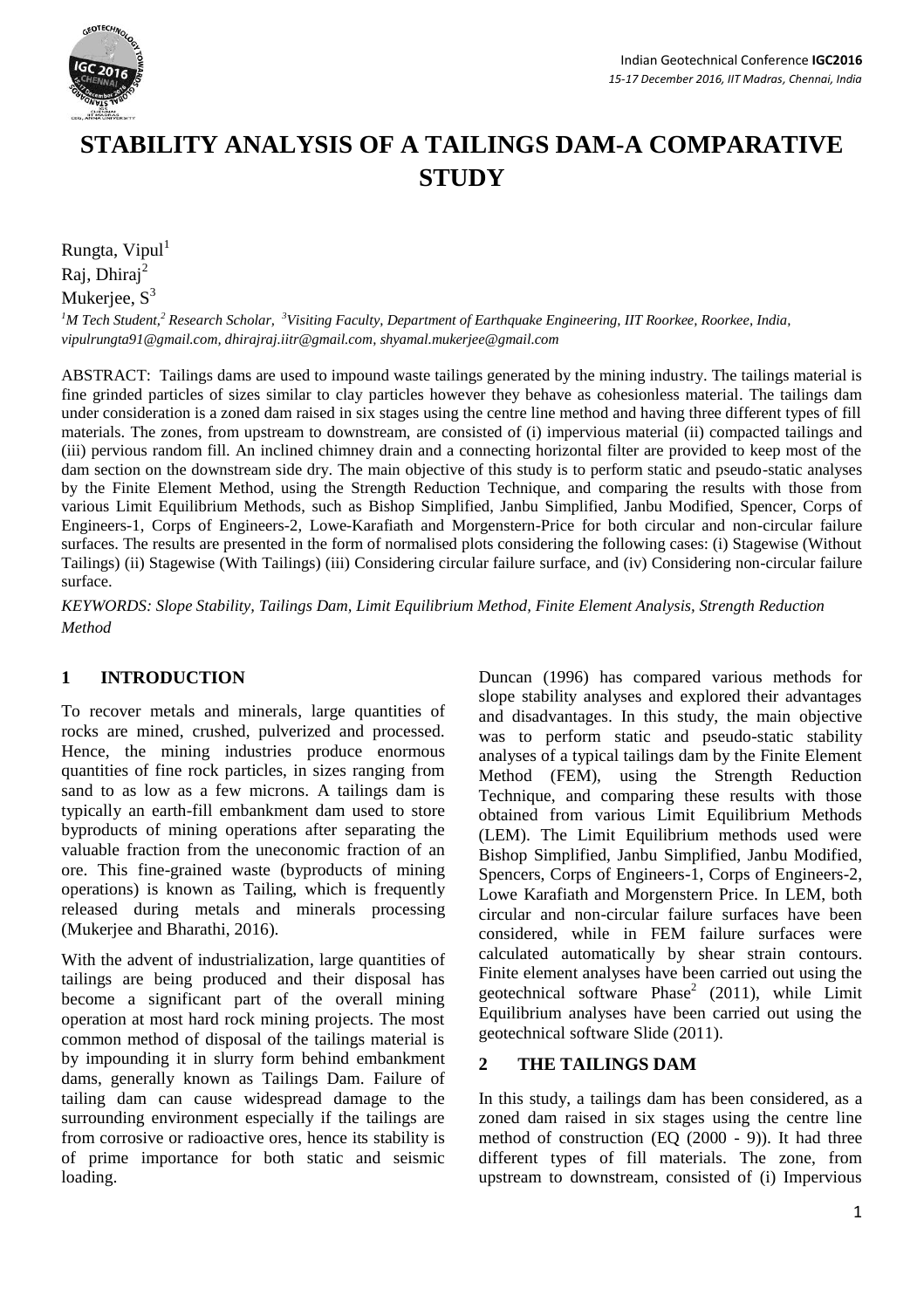material (ii) Compacted tailings and (iii) Pervious random fill. An inclined chimney drain and a connecting horizontal filter were provided to keep most of the dam section dry on the downstream side. Fig.1 shows a typical cross-section of the tailings dam showing the different constituent materials. The material properties are given in Table 1.



Fig.1: Cross-section of the Tailings Dam Table 1. Material properties for the constituent fill

|            | materials      |              |        |            |                  |
|------------|----------------|--------------|--------|------------|------------------|
| Soil       | $\ddot{c}$     | φ            | G      | $\upsilon$ | $\gamma_{\rm b}$ |
| Type       | (kPa)          | $($ Deg. $)$ | (MPa)  |            | (kPa)            |
|            |                |              |        |            |                  |
| Pond       | $\Omega$       | 15           | 45.64  | 0.35       | 19.2             |
| Tailing    |                |              |        |            |                  |
| Compacted  | $\Omega$       | 26           | 95.39  | 0.35       | 19.2             |
| Tailing    |                |              |        |            |                  |
| Impervious | 14.72          | 18           | 53.56  | 0.40       | 19.6             |
| Material   |                |              |        |            |                  |
| Random     | $\mathbf{0}$   | 28           | 190.25 | 0.30       | 21.1             |
| Material   |                |              |        |            |                  |
| Rock Toe   | $\theta$       | 28           | 190.25 | 0.30       | 21.1             |
|            |                |              |        |            |                  |
| Foundation | $\overline{0}$ | 28           | 217.35 | 0.20       | 22.2             |
| Rock       |                |              |        |            |                  |

Tailings dams are constructed in stages. Initially the embankment is constructed upto the first stage height, 12 metres in this case. Then the tailings are deposited, on the upstream side, in the form of a slurry upto the first stage height, 9 meters in this case. Now the dam embankment is raised upto the second stage height, 17 metres in this case. Then the tailings are deposited upto the second stage height, 14 metres in this case. In this manner, the tailings dam is raised in six stages to its full height of 37 metres. The tailings are deposited to a height of 34 metres at the end of the sixth stage. Details of the construction stages can be seen in Fig.1.

## **3 ANALYSES**

The different stages of construction and filling should be reflected in the stability analyses (Rungta, 2016). Therefore the analyses were also carried out for the different stages, with and without the tailings fill for that particular stage of construction. This resulted in 6  $x 2 = 12$  sets of analyses for each condition considered. The objective of this study was to perform static and pseudo-static stability analyses of the tailings dam

In FEM analyses the Strength Reduction Technique, where the strengths of the constituent materials are gradually reduced till collapse occurs, has been used, Griffith and Lane (1999) has defined Factor of Safety (FOS) as the factor by which the soil shear strength must be reduced to bring a slope to the verge of failure. Numerically this is represented as,

$$
FOS = \frac{\tau}{\tau_f} \tag{1}
$$

where,  $\tau$  is the shear strength of the slope material. From Mohr-Coulomb criterion,

$$
\tau = c + \sigma_n \tan \phi \tag{2}
$$

and  $\tau_f$  is the shear stress developed on the sliding surface. It is given by,

$$
\tau_f = c_f + \sigma_n \tan \phi_f \tag{3}
$$

The shear strength parameters  $c_f$  and  $\phi_f$  are given by:

$$
c_f = \frac{c}{SRF} \tag{4}
$$

$$
\phi_f = \tan^{-1}\left(\frac{\tan\phi}{\text{SRF}}\right) \tag{5}
$$

where, SRF is a strength reduction factor. The Limit Equilibrium methods considered were Bishop's Simplified, Janbu Simplified, Janbu Modified, Spencers, Corps of Engineers-1, Corps of Engineers-2, Lowe Karafiath and Morgenstern Price.

#### **4 RESULTS AND DISCUSSION**

The stage wise variation of FOS obtained from FEM for all considered cases is shown in Figure 2. In order to compare static and pseudo-static stability analyses results from the FEM, using the strength reduction technique, with those obtained from various LEM, the results were normalised with respect to those obtained from the FEM. These normalised results were then plotted in two groups. In the first group, tailings deposit for the relevant stage of construction was not considered. In the second group, tailings deposit for the relevant stage of construction was considered. Each group was then subdivided into four cases, (i) Static with circular failure surfaces (ii) Static with noncircular failure surfaces (iii) Pseudo-static with circular failure surfaces (iv) Pseudo-static with non-circular failure surfaces. The results and comparisons are shown in Figs. 3 to 6, for the cases where the tailings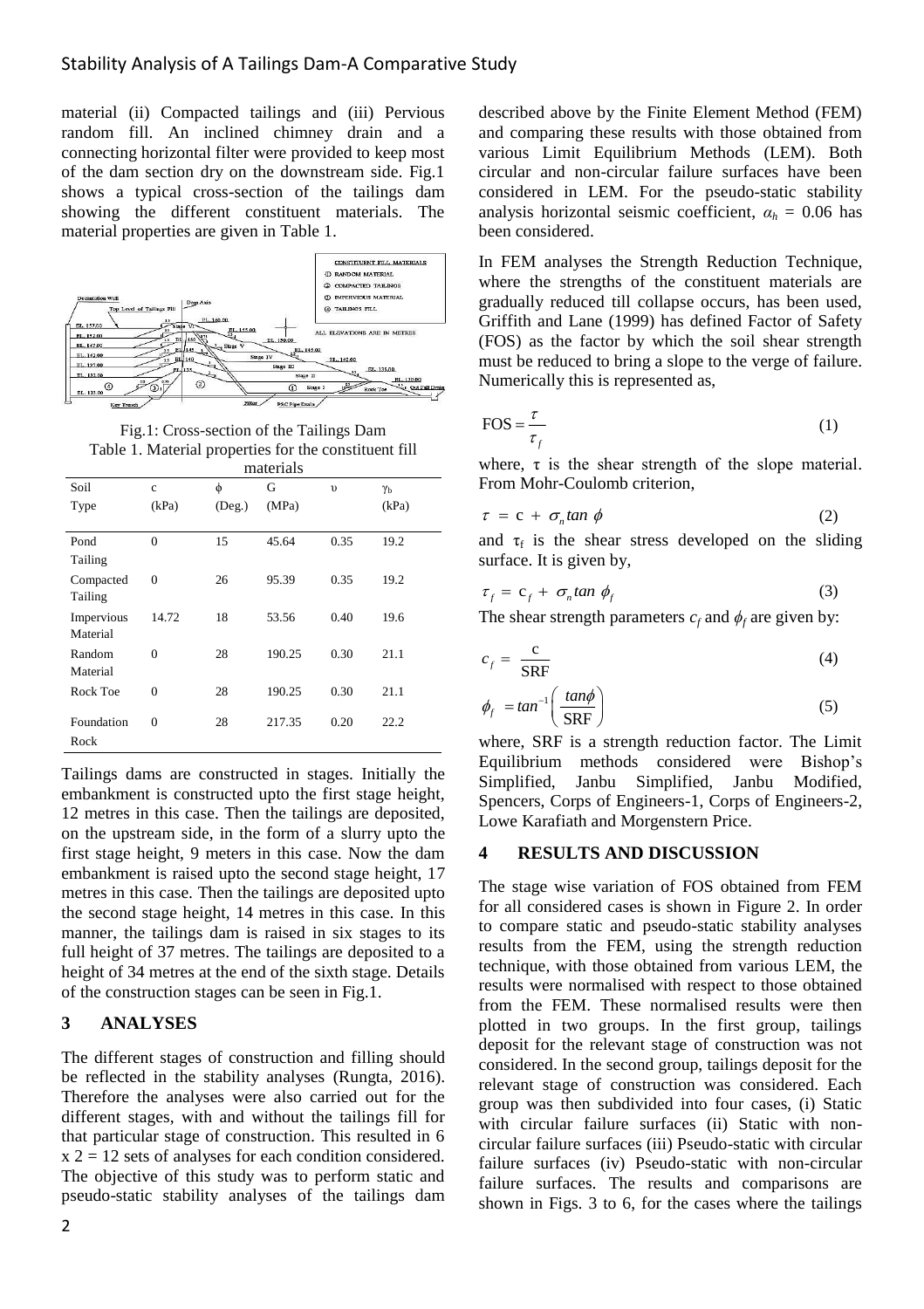deposit for the relevant stage are not considered and in Figs. 7 to 10, for the cases where the tailings deposit for the relevant stage are considered.



Fig.2 Stage wise variation of FOS obtained from FEM



Fig.3 Static analysis without Tailings considering circular failure surface



Fig.4 Static analysis without Tailings considering noncircular failure surface



circular failure surface



Fig.6 Pseudo-static analysis without Tailings considering non-circular failure surface



failure surface